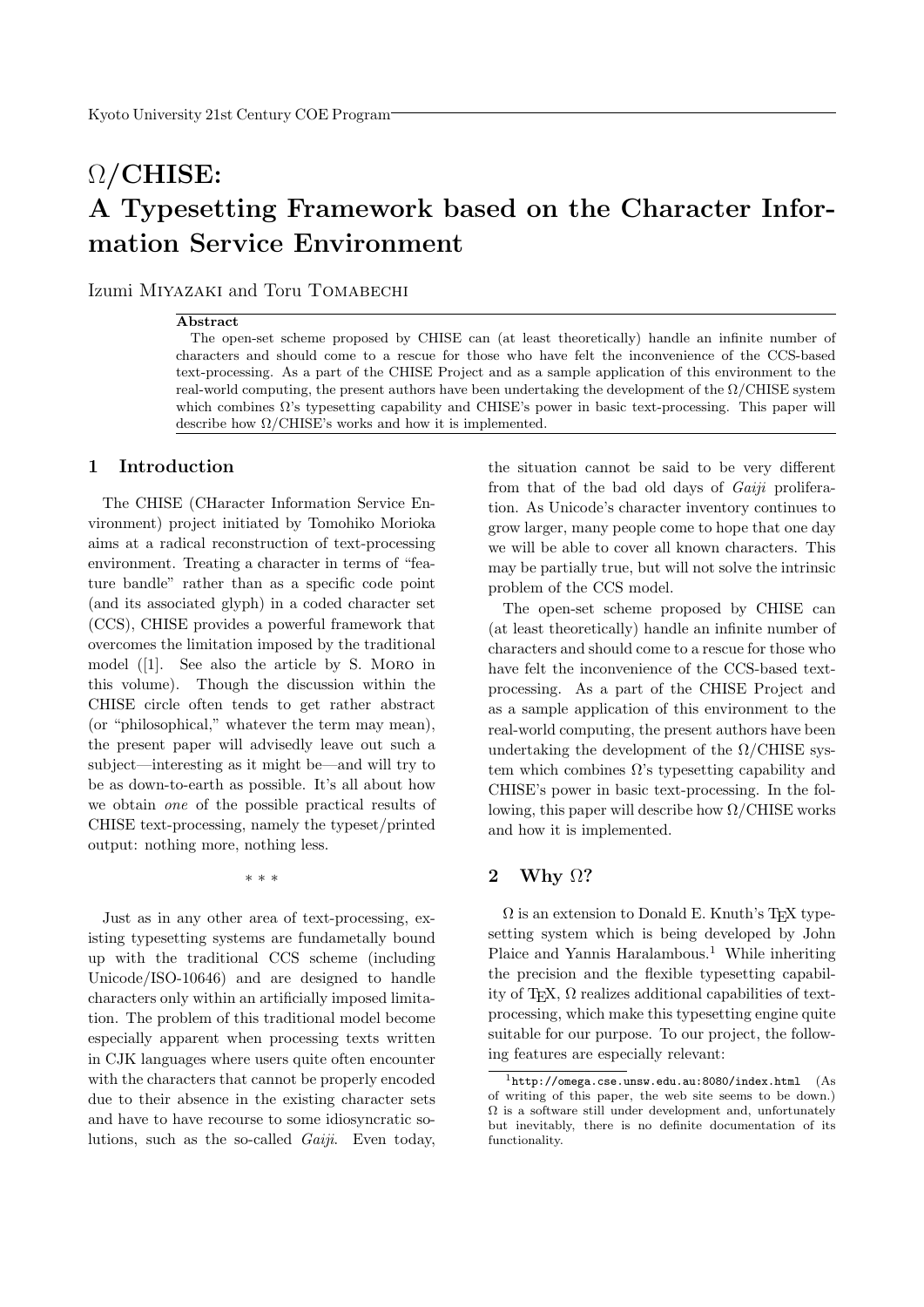- Large code space: Original T<sub>EX</sub> can handle only 256 code points per font and local CJK extentions, such as pTEX, typically extend the code space to  $94\times94$  grid (=8836 cells). The current implementation of Ω has full 16bit code space<sup>2</sup> and thus capable to handle 65536 characters in a single font.
- External  $\Omega$ TP:  $\Omega$ TP stands for " $\Omega$  translation process," which is of two types, viz. "internal" and "external." The both types of  $\Omega$ TPs are used for pre- or post-processing of input/output stream to/from the so-called "stomach" of  $\Omega$ typesetting engine. While the internal  $\Omega \text{TP}$  is implemented as a special built-in programming language in  $Ω$ , the external  $ΩTP$  can be any type of STDIN-STDOUT filter written in C, Perl, Ruby, Python, or whatever. The external ΩTP facility allows the user to extend the capability  $\Omega$  typesetting engine and makes it suitable for complex tasks.

As we are dealing with an open-set system, the absolute number of characters per font is not really essential, however large it may be. However, from the practical point of view, it is much easier to have a small number of large fonts than to have to deal with a huge bunch of small ones.<sup>3</sup> The 16bit code space of  $\Omega$  meets this requirement at least at the current time.

In order to draw forth the potentiality of CHISE in the domain of typesetting, the external  $\Omega$ TP plays important roles. To make use of character information which characterize CHISE, a flexible interface between CHISE database and the typesetting engine is necessary. Furthermore,  $\Omega$ /CHISE's most important feature— on-the-fly generation of missing glyphs using KAGE—involoves a network transaction. Thanks to the external  $\Omega$ TP facility, these two features can be easily implemented.

And finally let us add this: we shall not forget that the CHISE project is an Open Source project.  $\Omega$ , as its predecessor T<sub>E</sub>X, is Open Source: for our purpose, it is the best available typesetting engine.

## 3 How it works

Now, let us explain how  $\Omega$ /CHISE works. First, we explain the outline of typesetting process in this section, and the detail of each components will be treated in the next.

As shown in Figure 1,  $\Omega$ /CHISE system consists of several components. The core of the system is a macro package named chise.sty from which two external ΩTP are called.

The entire process is roughly divided into three phases, 1. typesetting, 2. glyph generation and 3. DVI to PDF conversion, as described below:

Typesetting While reading in the source file, the first ΩTP is called and scans CJK characters and IDS (Ideographic Description Sequence). Each time a CJK character or IDS is encountered with, the ΩTP sends query to the character database relevant in the current font environment in order to see whether the character or IDS in question has a corresponding glyph in the target font. The next behavior of the  $\Omega$ TP is determined according to the query result, which can be classified as follows:

1. Source: CJK character

- (a) Query result: YES
- (b) Query result: NO

2. Source: IDS

- (a) Query result: YES
- (b) Query result: NO

In case 1 (a),  $\Omega \text{TP}$  leaves the input character as is. In case 2 (a), the input IDS is replaced with the corresponding character. In these two cases, the character is typeset using the glyph in the target font which is determined by the current font environment.

In case 1 (b),  $\Omega$ TP asks the database for the IDS corresponding with the character and replaces the character in the source file with a macro format which specifies the font and code position to be used for typesetting the character. In case 2 (b), the IDS is replaced with the macro code. In the both cases,

<sup>2</sup> It is planned that the code space will be expanded to 32bit in a future version. Though  $\Omega$  is often described as using Unicode internally, this is rather misleading.  $\Omega$  indeed has a 16bit code space which allows to use BMP in a single font file, but it does not follow from this that  $\Omega$  is bound up with some specific CCS such as Unicode.

<sup>3</sup>As we will explain below, the actual implementation of Ω/CHISE does use a rather large number of sub-fonts. However, those sub-fonts are bundled together in larger fonts via virtual font facility and hidden from the ordinary user.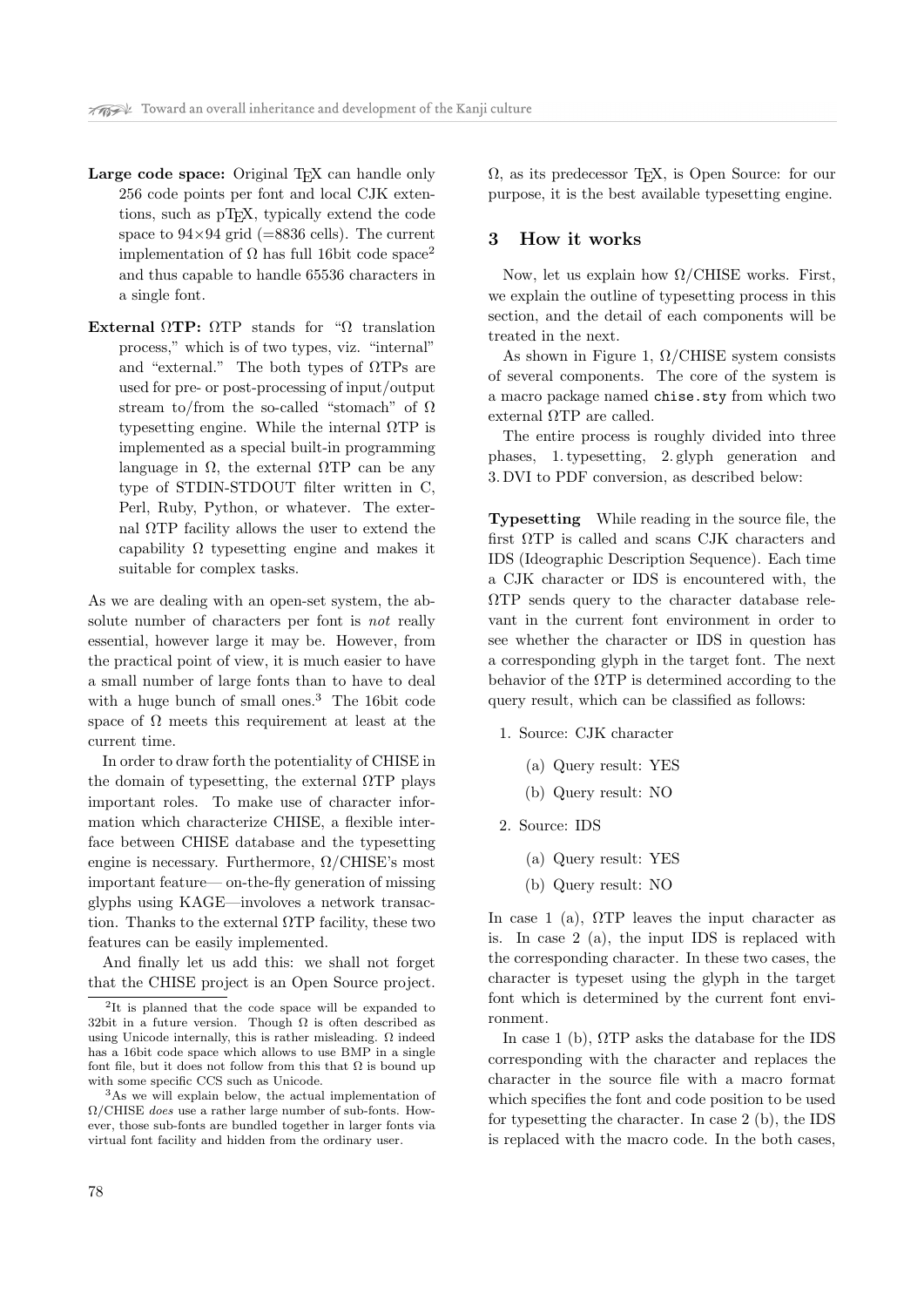the IDS in question is written out in a auxiliary file which will be used later for on-the-fly glyph generation.

Let us review the process described above in a more concrete manner with the example shown in Figure 2:

- The first character, which is in the grobal font environment (specified as package option to chise.sty) of the source file, is typeset using the glyph in a GB font. On the other hand, the second character is enclosed within a local font environment (JIS in this example) and typeset using the glyph in a JIS font. [Case 1 (a)]
- Then, the IDS consisting of IDC U-2ff0, and characters is replaced with a single character and typeset using the glyph in JIS font as in the previous example. [Case 2 (a)]
- However, the next IDS, U-2ff1, U-2ff0,  $\ldots$  U-2ff0, and , (usually) has no corresponding character in the target font (JIS). In this case, the IDS is written out to an auxiliary file and replaced in the input stream with a macro command. The character is typeset using the glyph generated on-the-fly. [Case 2 (b)]
- And the last character, which is in a simplified Chinese form but enclosed in JIS environment, cannot be found in the target font. In this case, the  $\Omega$ TP tries to get the corresponding IDS from the database and writes it out to the auxiliary file. The character is typeset in the same manner as in the previous case. [Case 1 (b)]

Apart from the character/IDS handling, the typesetting process of the document goes normally just in the same way as with the ordinary  $\Omega/\text{Tr}X$  and generates a DVI file.

Glyph generation Once the typesetting process is finished, the second  $\Omega$ TP is called as an \end{document} hook. The ΩTP reads in the auxiliary file written out during the typesetting process. According to the IDS information of the missing glyphs, the  $\Omega$ TP sends glyph requests to KAGE ([2]. See also the article by K. Kamichi in this volume) over the http communication. Then the  $\Omega$ TP

converts glyph outlines in SVG format returned by KAGE into PostScript Type 1 human-readable codes and, with the help of two external programs (t1asm and pfaedit) creates Type 1 font(s) in PFB format.

DVI to PDF conversion Finally, the created fonts are used in the process of DVI→PDF conversion by dvipd $\text{fmx},^4$  and included in the resulting PDF.

## 4 Implementation

Now let us see how each component is implemented.

#### 4.1 Macro package: chise.sty

This is the core component of  $\Omega$ /CHISE system. It consists of a series of macro definitions that controls the behavior of the two external ΩTPs which will be explained later.

chise.sty accepts the following package options:

• File coding system:

This is a required option used for specifying the coding system of input file. Currently, the macro package accepts four UTF-8 variants used in XEmacs/CHISE.

- utf8mcs
- utf8cns
- utf8gb
- utf8ks
- Global font environment:

This option is used for specifying the document's default font environment. Option's names must self-explanatory.

- gbfont
- cnsfont
- jisfont
- ksfont

<sup>4</sup>A CJK extention to Mark A. Wicks' dvipdfm, which is capable of handling DVI files generated by  $\Omega$ . See http://project.ktug.or.kr/dvipdfmx/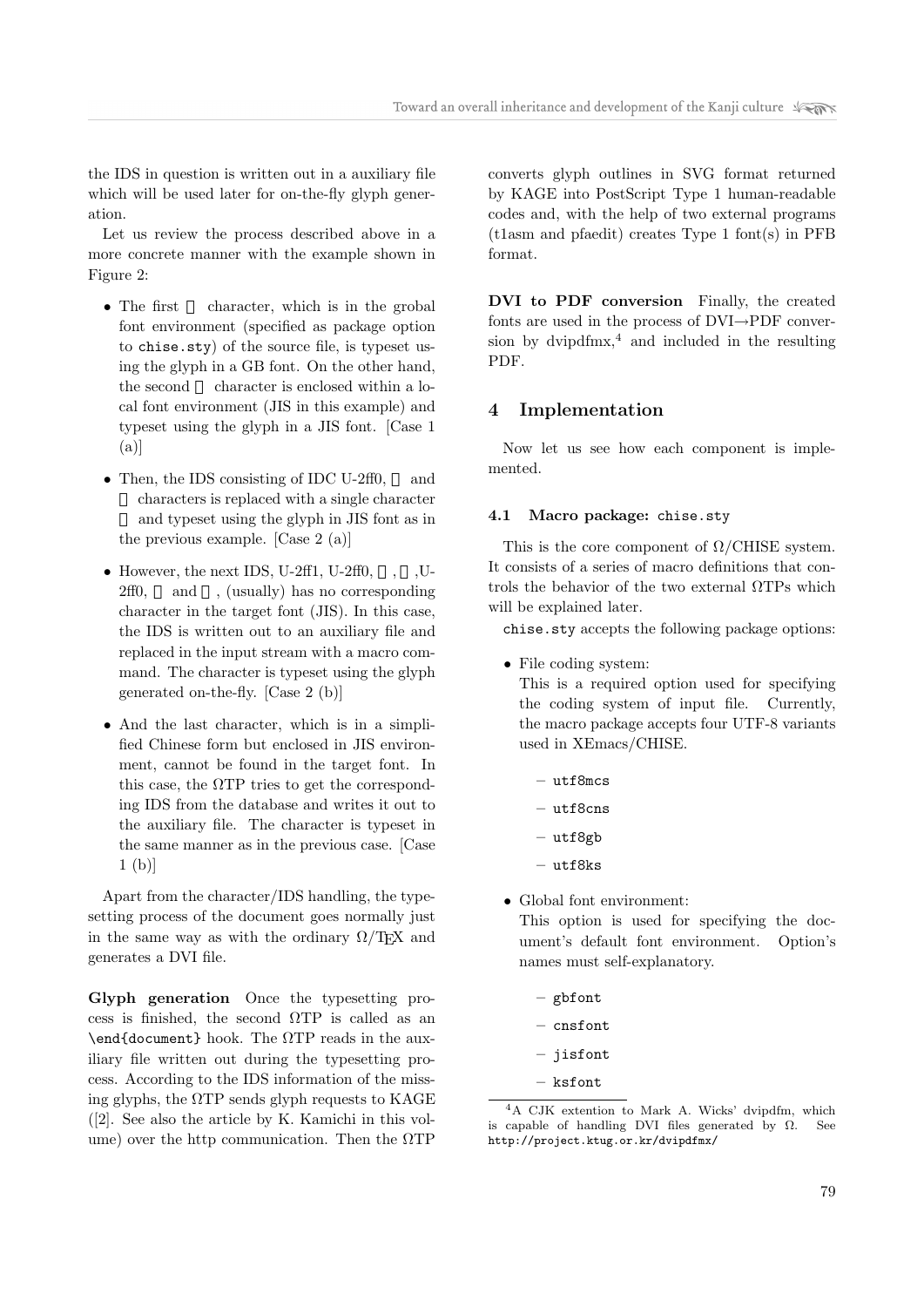

Figure 1: How  $\Omega$ /CHISE works

| \documentclass{article}<br>\usepackage[utf8mcs,gbfont,kage]{chise}<br>\begin{document} |
|----------------------------------------------------------------------------------------|
| 知<br>\begin{JISfont}                                                                   |
| \end{JISfont}<br>\end{document}                                                        |

Figure 2: Sample input file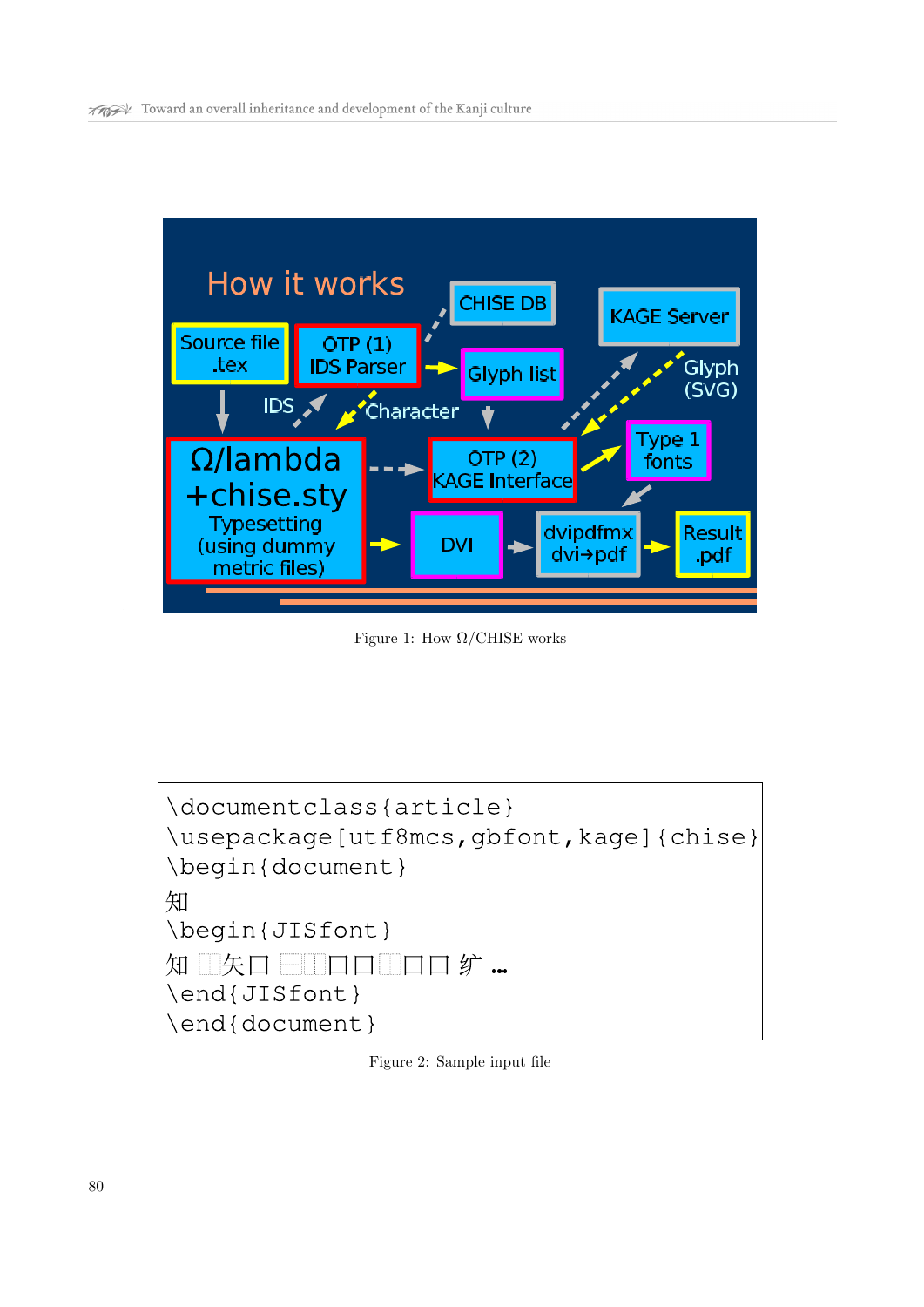• KAGE use:

If this option is given,  $\Omega$ /CHISE interacts with KAGE server for glyph generation. Omit this if you are processing a draft document and do not want to generate glyphs.

– kage

And chise.sty defines the following macro commands available to users:

- Font changing commands: Locally changes the CJK font environment. Self-explanatory.
	- \jisfont{}
	- $-$  \gbfont{}
	- \cnsfont{}
	- $-$  \ksfont{}
	- $-$  \multifont{} Try to use all available CJK fonts whatever the global font environment may be.
- Entity reference:
	- $-$  \ER{}

For example, \ER{U-4e00} stands for Unicode/ISO-10646's code point 4e00 and prints the character " ". This command can also be used for expressing IDC, as in  $\E{U-2ff0}$ 

- IDC printing commands: Prints IDC verbatim.
	- $-$  \idcltr U-2ff0 IDEOGRAPHIC DECSRIPTION CHARACTER LEFT TO RIGHT
	- $-$  \idcatb U-2ff1 IDEOGRAPHIC DECSRIPTION CHARACTER ABOVE TO BELOW
	- $-$  \idcltmr U-2ff2 IDEOGRAPHIC DECSRIPTION CHARACTER LEFT TO MIDDLE AND RIGHT
- $-$  \idcatmb U-2ff3 IDEOGRAPHIC DECSRIPTION CHARACTER ABOVE TO MIDDLE AND BELOW
- \idcfs U-2ff4 IDEOGRAPHIC DECSRIPTION CHARACTER FULL SURROUND
- \idcsfa U-2ff5 IDEOGRAPHIC DECSRIPTION CHARACTER SURROUND FROM ABOVE
- \idcsfb U-2ff6 IDEOGRAPHIC DECSRIPTION CHARACTER SURROUND FROM BE-LOW
- \idcsfl U-2ff7 IDEOGRAPHIC DECSRIPTION CHARACTER SURROUND FROM LEFT
- $-$  \idcsful U-2ff8 IDEOGRAPHIC DECSRIPTION CHARACTER SURROUND FROM UP-PER LEFT
- \idcsfur U-2ff9 IDEOGRAPHIC DECSRIPTION CHARACTER SURROUND FROM UP-PER RIGHT
- $-$  \idcsfll U-2ffa IDEOGRAPHIC DECSRIPTION CHARACTER SURROUND FROM LOWER LEFT
- \idcol U-2ffb IDEOGRAPHIC DECSRIPTION CHARACTER OVERLAID

In addition to the font changing macros described above, the font environment can also be changed locally by \begin{}...\end{} style command: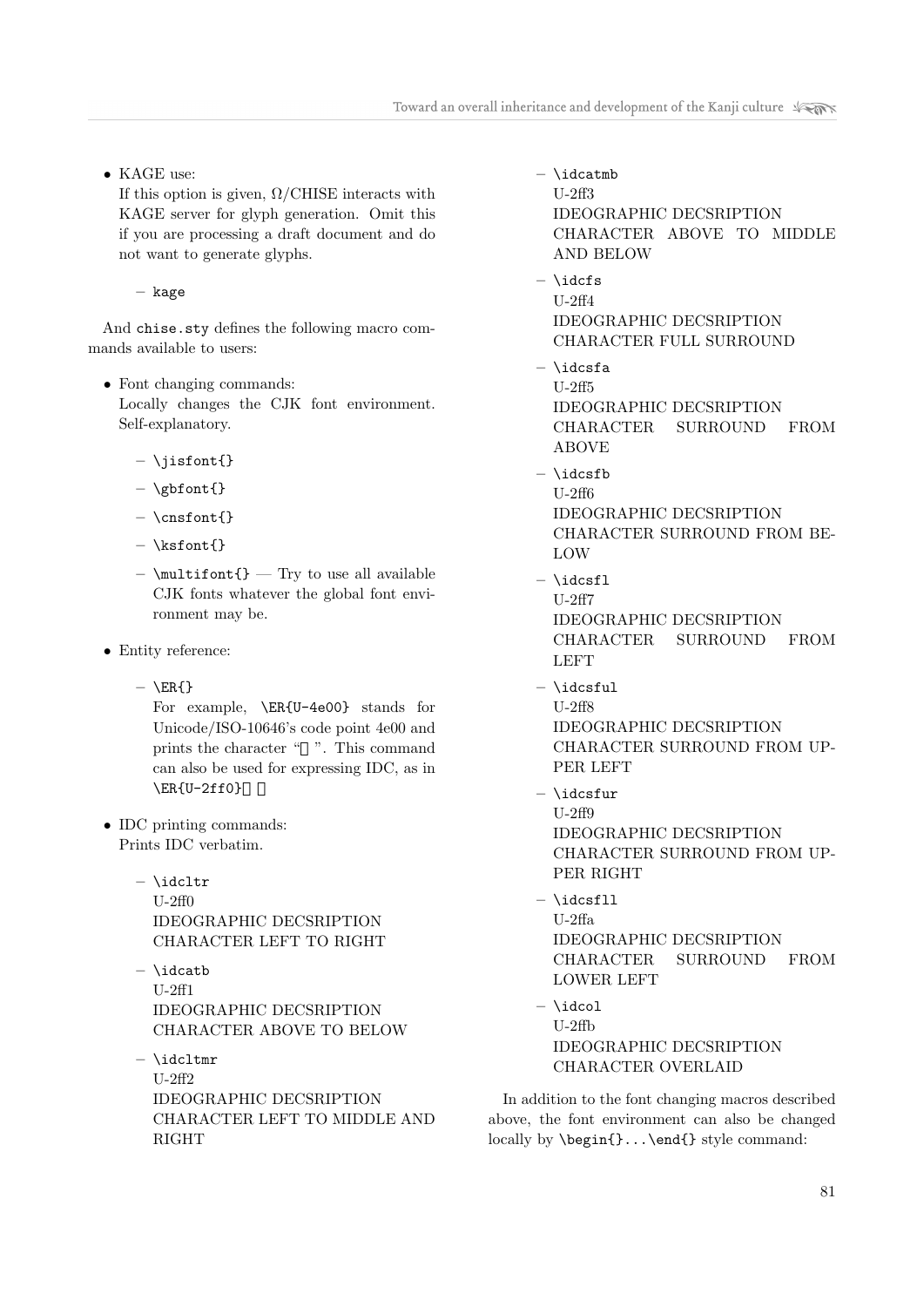• \begin{JISfont} ...

\end{JISfont}

- \begin{GBfont} ... \end{GBfont}
- \begin{CNSfont} ...
	- \end{CNSfont}
- \begin{KSfont} ...

\end{KSfont}

...

• \begin{Multifont}

\end{Multifont}

## 4.2  $\Omega \text{TP}$  (1)—CJK character/IDS parser

The first  $\Omega$ TP is a Perl script, named "inCHISE", which scans and transforms the input stream. As has already been explained, the main task of this script is to parse CJK characters and IDS and to query databases.

This ΩTP has to change its behavior according to the coding system of the input file and the font environment in which the current part of document is being processed. With stand-alone scripts, such behavior changes can be easily effectuated by simply passing relevant options to the script. However, the current implementation of  $\Omega$  does not allow passing options from within the style file to the external ΩTPs and we are forced to adopt a less than smart way of work-around by creating symbolic links from the script to the following file names:

- Utf8cnsToUniCNS
- Utf8cnsToUniGB
- Utf8cnsToUniJIS
- Utf8cnsToUniKS
- Utf8cnsToUniMulti
- Utf8gbToUniCNS
- Utf8gbToUniGB
- Utf8gbToUniJIS
- Utf8gbToUniKS
- Utf8gbToUniMulti
- Utf8jisToUniCNS
- Utf8jisToUniGB
- Utf8jisToUniJIS
- Utf8jisToUniKS
- Utf8jisToUniMulti
- Utf8ksToUniCNS
- Utf8ksToUniGB
- Utf8ksToUniJIS
- Utf8ksToUniKS
- Utf8ksToUniMulti
- Utf8mcsToUniCNS
- Utf8mcsToUniGB
- Utf8mcsToUniJIS
- Utf8mcsToUniKS
- Utf8mcsToUniMulti

The first part of each file name represents the coding system of the input file and the last part the target font (for example, Utf8cnsToJIS: input file is encoded in utf8-cns—specified in package option to chise.sty; use JIS font to typeset characters specified as global or local font environment in the source file). In the actual process, the script is called by one of these names: that name is passed to the script via \$argv[0] which is then used to determine what the script's behavior should be.

In the example in Figure 2, the default file name of the  $\Omega$ TP is Utf8mcsToGB as the two package options utf8mcs and gbfont are given. When the first

character, which is to be typeset using a GB font, is processed, this  $\Omega$ TP queries the database created from Adobe CMAP for GB character set in order to see whether character is available in the GB font installed in the system. Then, when the second enclosed in JIS font environment is processed, the ΩTP is called under the name Utf8mcsToJIS. The ΩTP now queries another database which is based on CMAP for JIS.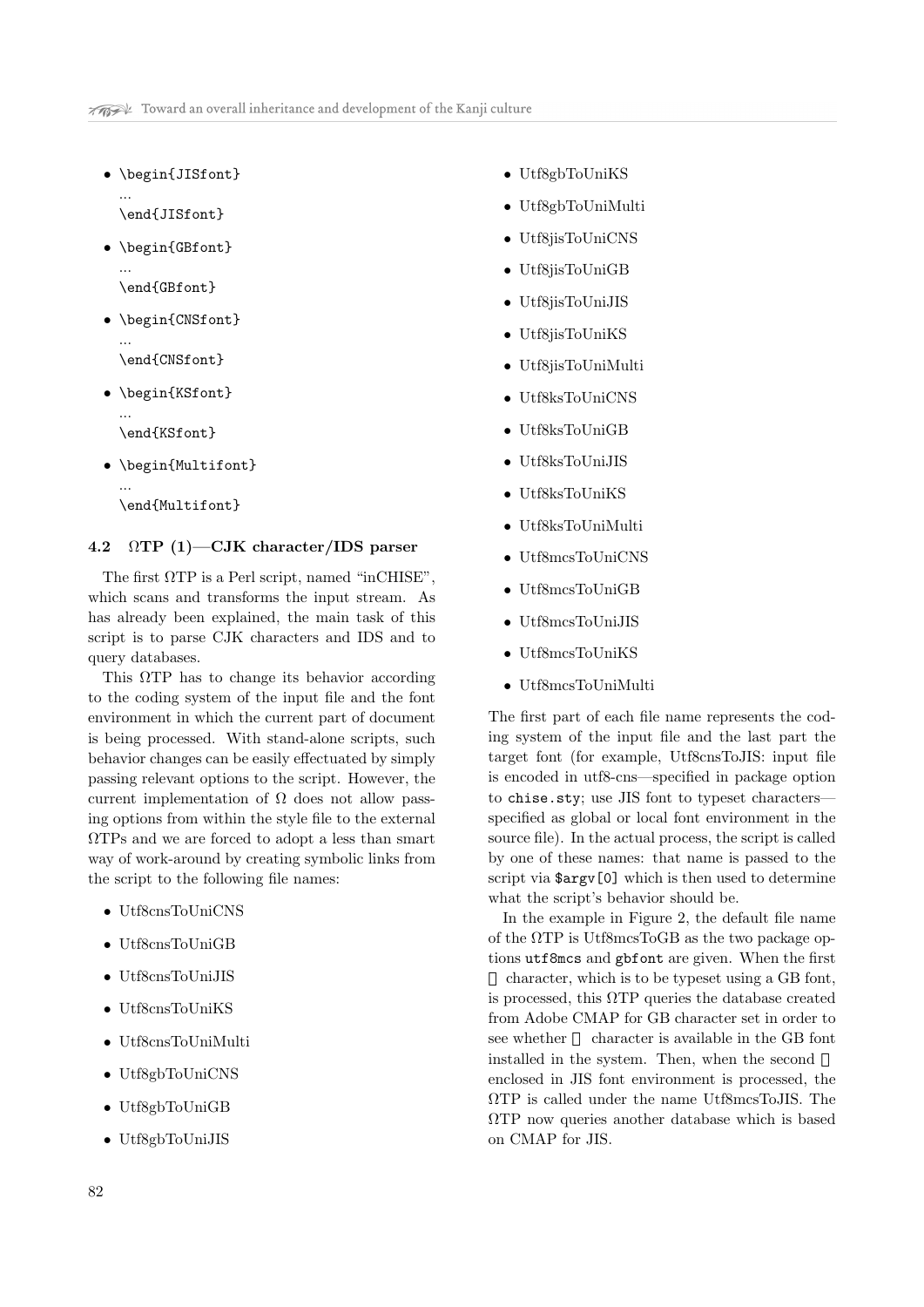#### 4.3 ΩTP (2)—KAGE interface

The second ΩTP, which is called from chise.sty at the end of typesetting process as an \end{document} hook, has two tasks. The first of the two is to interact with KAGE server over HTTP communication, the second to generate PostScript Type 1 fonts.

When called, the  $\Omega$ TP tries to read in the auxiliary file created by the first  $\Omega$ TP during the typesetting session. The auxiliary file contains a list of IDSs for characters which are absent from the exisiting character sets and, therefore, cannot be typeset using pre-existing fonts. The  $\Omega$ TP first converts the raw IDS encoded in UTF-8 into the URI form acceptable for KAGE. For example, the second IDS in Figure 2, U-2ff1 U-2ff0 U-2ff0  $\qquad$ , is converted into

## ${\tt u2ff1u2ff0u53e3u53e3u2ff0u53e3u53e3.}^5$

Then, appended to HTTP prefix, the above query string is sent to the server on which KAGE is running.

The second task of this ΩTP is to create PostScript Type 1 fonts. If KAGE successfully creates and returns the requested glyph, the returned data, which is a glyph outline in SVG format, is converted into Type 1 charstring and stored in an array. The glyph outline is also cached in an external database on the local system in order for the process to be speeded up when the same glyph is requested next time.

Once all the necessary glyphs are obtained, the ΩTP bandles those glyphs into Type 1 humanreadable fonts. These fonts are passed through an external helper program, tlasm,<sup>6</sup> to be compiled into PFB format. Further, the resulting PFB fonts are "cleaned up" by pfaedit" which is run in the script mode. This latter process eliminates redundant control points and adds hints to the glyphs.

CJK typsetting usually requires two kinds of glyph designs, namely, Mincho/Myongjo/Song face and Gothic/Heiti face. However, the current implementation of  $\Omega$ /CHISE does not store the typeface design information during the typesetting process we simply create the both for each character at the same time.

#### 4.4 Fonts

As explained above, we use PostScript Type 1 format for the fonts created by the second ΩTP. A Type 1 font can contain only 256 glyphs which are available at one time for typesetting.<sup>8</sup> However, typesetting of a CJK document can possibly require more than 256 glyphs thus created. We therefore bandle multiple Type 1 fonts together into a large virtual font, which, in the current implementation of  $\Omega$ , can contain at most 256 sub-fonts or 65536 glyphs. We define two virtual fonts for each typeface design (Mincho and Gothic), i.e. four virtual fonts in total. This allows  $65536 \times 2 = 131072$  glyphs to be used for each typeface. This should be reasonably sufficient for normal use, and, if need be, a simple modification to the second  $\Omega$ TP allows more glyphs to be used.

The four virtual fonts are named respectively chise000min.ovf, chise001min.ovf, chise000got.ovf and chise001got.ovf. Under each virtual font are included sub-fonts named chisesub000min ... chisesub255min, chisesub256min ... chisesub511min, etc. (See Figure 3)

We prepare beforehand the dummies for all the  $256 \times 2 \times 2 = 1024$  sub-fonts that are placed in system's TEXMF tree. This is necessary because at the moment the document is being typeset, we cannot know how many glyphs will be needed. When the typesetting process is terminated and the necessary fonts are created, the DVI-PDF conversion program (dvipdfmx) first looks at the current working directory and uses the newly created fonts which are to be found there: they override the dummy fonts.

## 5 Concluding remarks

In guise of conclusion, we shall enumerate major problems and TODOs of  $\Omega$ /CHISE implementation.

<sup>5</sup>This form of query string is compatible with KAGE 0.3 and now became obsolete. The implementation of the  $\Omega$ TP will shortly be adapted to a new version of KAGE.

<sup>6</sup> Included in t1utils package.

See http://www.lcdf.org/~eddietwo/type/index.html#t1utils <sup>7</sup>See http://pfaedit.sourceforge.net/

 $8$ More precisely, more than 256 glyphs can in fact be  $de$ fined in one Type 1 font, but only 256 at most of them can be accessed through the encoding vector.